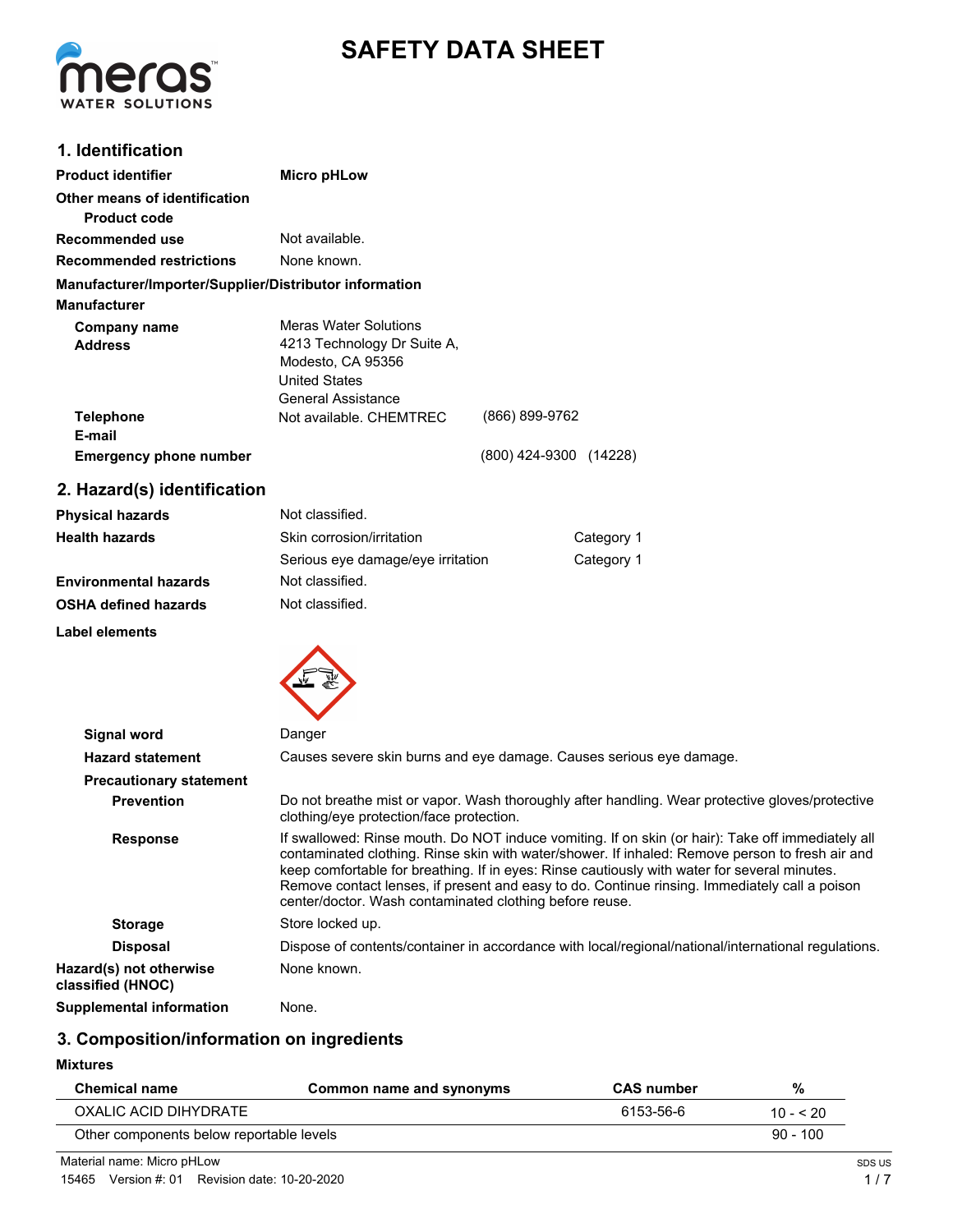\*Designates that a specific chemical identity and/or percentage of composition has been withheld as a trade secret.

| 4. First-aid measures                                                        |                                                                                                                                                                                                                                                                                                                       |
|------------------------------------------------------------------------------|-----------------------------------------------------------------------------------------------------------------------------------------------------------------------------------------------------------------------------------------------------------------------------------------------------------------------|
| Inhalation                                                                   | Move to fresh air. Call a physician if symptoms develop or persist.                                                                                                                                                                                                                                                   |
| <b>Skin contact</b>                                                          | Take off immediately all contaminated clothing. Rinse skin with water/shower. Call a physician or<br>poison control center immediately. Chemical burns must be treated by a physician. Wash<br>contaminated clothing before reuse.                                                                                    |
| Eye contact                                                                  | Immediately flush eyes with plenty of water for at least 15 minutes. Remove contact lenses, if<br>present and easy to do. Continue rinsing. Call a physician or poison control center immediately.                                                                                                                    |
| Ingestion                                                                    | Call a physician or poison control center immediately. Rinse mouth. Do not induce vomiting. If<br>vomiting occurs, keep head low so that stomach content doesn't get into the lungs.                                                                                                                                  |
| <b>Most important</b><br>symptoms/effects, acute and<br>delayed              | Burning pain and severe corrosive skin damage. Causes serious eye damage. Symptoms may<br>include stinging, tearing, redness, swelling, and blurred vision. Permanent eye damage including<br>blindness could result.                                                                                                 |
| Indication of immediate<br>medical attention and special<br>treatment needed | Provide general supportive measures and treat symptomatically. Chemical burns: Flush with water<br>immediately. While flushing, remove clothes which do not adhere to affected area. Call an<br>ambulance. Continue flushing during transport to hospital. Keep victim under observation.<br>Symptoms may be delayed. |
| <b>General information</b>                                                   | Ensure that medical personnel are aware of the material(s) involved, and take precautions to<br>protect themselves.                                                                                                                                                                                                   |
| 5. Fire-fighting measures                                                    |                                                                                                                                                                                                                                                                                                                       |
| Suitable extinguishing media                                                 | Water fog. Foam. Dry chemical powder. Carbon dioxide (CO2).                                                                                                                                                                                                                                                           |
| Unsuitable extinguishing<br>media                                            | Do not use water jet as an extinguisher, as this will spread the fire.                                                                                                                                                                                                                                                |
| Specific hazards arising from<br>the chemical                                | During fire, gases hazardous to health may be formed.                                                                                                                                                                                                                                                                 |
| Special protective equipment<br>and precautions for firefighters             | Self-contained breathing apparatus and full protective clothing must be worn in case of fire.                                                                                                                                                                                                                         |
| <b>Fire fighting</b><br>equipment/instructions                               | Move containers from fire area if you can do so without risk.                                                                                                                                                                                                                                                         |
| <b>Specific methods</b>                                                      | Use standard firefighting procedures and consider the hazards of other involved materials.                                                                                                                                                                                                                            |
| <b>General fire hazards</b>                                                  | No unusual fire or explosion hazards noted.                                                                                                                                                                                                                                                                           |
|                                                                              |                                                                                                                                                                                                                                                                                                                       |

## **6. Accidental release measures**

| 0. ACCIUCITIAI I CICASC IIICASUI CS                                              |                                                                                                                                                                                                                                                                                                                                                                                                                                                                      |
|----------------------------------------------------------------------------------|----------------------------------------------------------------------------------------------------------------------------------------------------------------------------------------------------------------------------------------------------------------------------------------------------------------------------------------------------------------------------------------------------------------------------------------------------------------------|
| <b>Personal precautions,</b><br>protective equipment and<br>emergency procedures | Keep unnecessary personnel away. Keep people away from and upwind of spill/leak. Wear<br>appropriate protective equipment and clothing during clean-up. Do not breathe mist or vapor. Do<br>not touch damaged containers or spilled material unless wearing appropriate protective clothing.<br>Ensure adequate ventilation. Local authorities should be advised if significant spillages cannot be<br>contained. For personal protection, see section 8 of the SDS. |
| Methods and materials for                                                        | Should not be released into the environment.                                                                                                                                                                                                                                                                                                                                                                                                                         |
| containment and cleaning up                                                      | Large Spills: Stop the flow of material, if this is without risk. Dike the spilled material, where this is<br>possible. Cover with plastic sheet to prevent spreading. Absorb in vermiculite, dry sand or earth<br>and place into containers. Following product recovery, flush area with water.                                                                                                                                                                     |
|                                                                                  | Small Spills: Wipe up with absorbent material (e.g. cloth, fleece). Clean surface thoroughly to<br>remove residual contamination.                                                                                                                                                                                                                                                                                                                                    |
| <b>Environmental precautions</b>                                                 | Never return spills to original containers for re-use. For waste disposal, see section 13 of the SDS.<br>Prevent further leakage or spillage if safe to do so. Do not contaminate water. Avoid discharge into<br>drains, water courses or onto the ground.                                                                                                                                                                                                           |
| 7. Handling and storage                                                          |                                                                                                                                                                                                                                                                                                                                                                                                                                                                      |
| <b>Precautions for safe handling</b>                                             | Do not breathe mist or vapor. Do not get in eyes, on skin, or on clothing. Provide adequate                                                                                                                                                                                                                                                                                                                                                                          |

ventilation. Wear appropriate personal protective equipment. Observe good industrial hygiene practices. Store locked up. Store in original tightly closed container. Store away from incompatible materials (see Section 10 of the SDS). **Conditions for safe storage,**

#### **8. Exposure controls/personal protection**

**Occupational exposure limits** No exposure limits noted for ingredient(s).

**including any incompatibilities**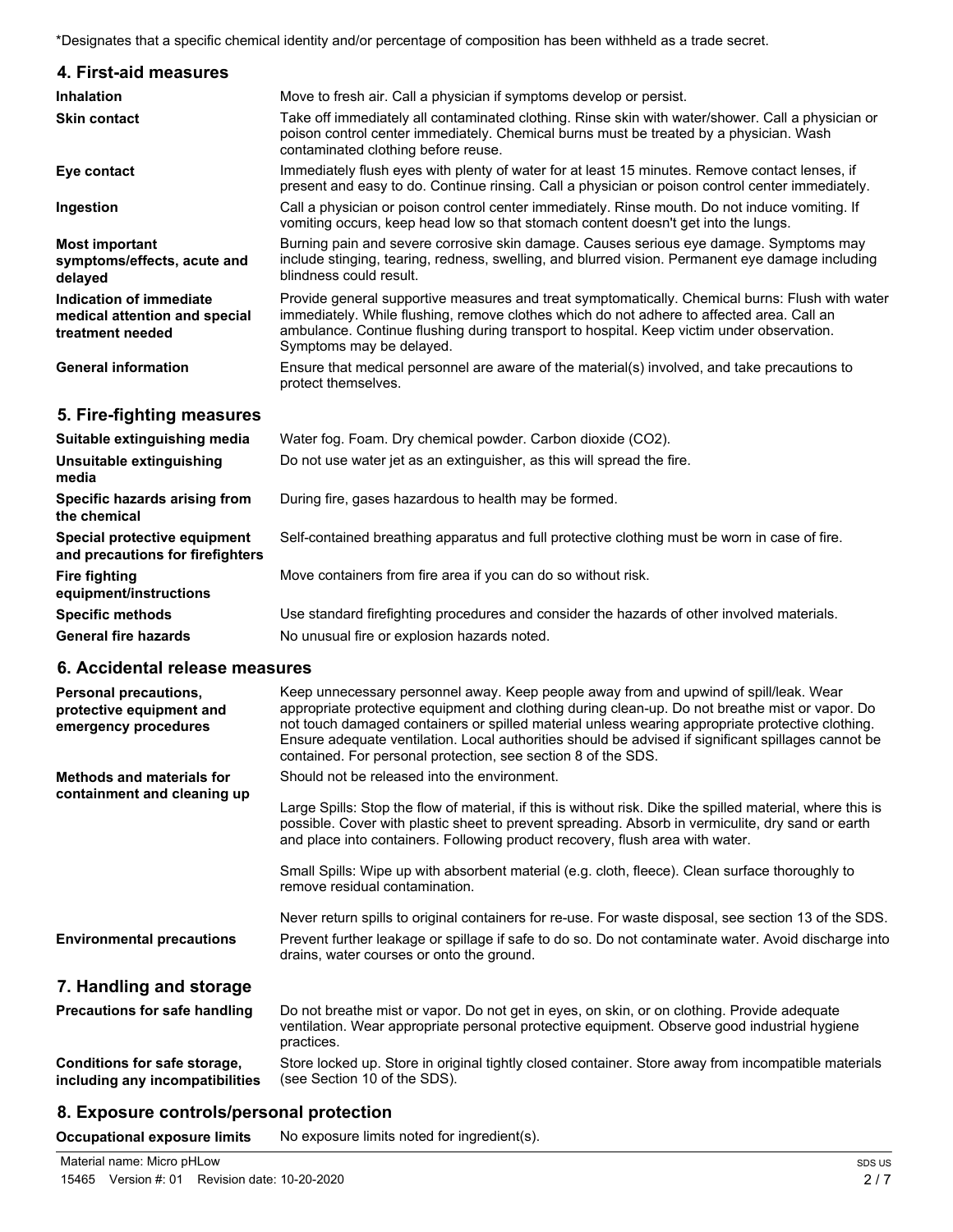| <b>Biological limit values</b><br>Appropriate engineering<br>controls | No biological exposure limits noted for the ingredient(s).<br>Good general ventilation (typically 10 air changes per hour) should be used. Ventilation rates<br>should be matched to conditions. If applicable, use process enclosures, local exhaust ventilation,<br>or other engineering controls to maintain airborne levels below recommended exposure limits. If<br>exposure limits have not been established, maintain airborne levels to an acceptable level. Eye<br>wash facilities and emergency shower must be available when handling this product. |
|-----------------------------------------------------------------------|----------------------------------------------------------------------------------------------------------------------------------------------------------------------------------------------------------------------------------------------------------------------------------------------------------------------------------------------------------------------------------------------------------------------------------------------------------------------------------------------------------------------------------------------------------------|
|                                                                       | Individual protection measures, such as personal protective equipment                                                                                                                                                                                                                                                                                                                                                                                                                                                                                          |
| Eye/face protection                                                   | Wear safety glasses with side shields (or goggles) and a face shield.                                                                                                                                                                                                                                                                                                                                                                                                                                                                                          |
| <b>Skin protection</b><br><b>Hand protection</b>                      | Wear appropriate chemical resistant gloves. Suitable gloves can be recommended by the glove                                                                                                                                                                                                                                                                                                                                                                                                                                                                    |
|                                                                       | supplier.                                                                                                                                                                                                                                                                                                                                                                                                                                                                                                                                                      |
| Other                                                                 | Wear appropriate chemical resistant clothing.                                                                                                                                                                                                                                                                                                                                                                                                                                                                                                                  |
| <b>Respiratory protection</b>                                         | In case of insufficient ventilation, wear suitable respiratory equipment.                                                                                                                                                                                                                                                                                                                                                                                                                                                                                      |
| <b>Thermal hazards</b>                                                | Wear appropriate thermal protective clothing, when necessary.                                                                                                                                                                                                                                                                                                                                                                                                                                                                                                  |
| <b>General hygiene</b><br>considerations                              | Always observe good personal hygiene measures, such as washing after handling the material<br>and before eating, drinking, and/or smoking. Routinely wash work clothing and protective<br>equipment to remove contaminants.                                                                                                                                                                                                                                                                                                                                    |

# **9. Physical and chemical properties**

| <b>Appearance</b>                                 | Clear.                      |
|---------------------------------------------------|-----------------------------|
| <b>Physical state</b>                             | Liquid.                     |
| Form                                              | Liquid.                     |
| Color                                             | Colorless.                  |
| Odor                                              | Not available.              |
| Odor threshold                                    | Not available.              |
| рH                                                | < 1                         |
| Melting point/freezing point                      | 219.2 °F (104 °C) estimated |
| Initial boiling point and boiling<br>range        | Not available.              |
| <b>Flash point</b>                                | Not available.              |
| <b>Evaporation rate</b>                           | Not available.              |
| Flammability (solid, gas)                         | Not applicable.             |
| Upper/lower flammability or explosive limits      |                             |
| <b>Flammability limit - lower</b><br>(%)          | Not available.              |
| <b>Flammability limit - upper</b><br>(%)          | Not available.              |
| Explosive limit - lower (%)                       | Not available.              |
| Explosive limit - upper (%)                       | Not available.              |
| Vapor pressure                                    | 0.00001 hPa estimated       |
| <b>Vapor density</b>                              | Not available.              |
| <b>Relative density</b>                           | Not available.              |
| Solubility(ies)                                   |                             |
| Solubility (water)                                | Not available.              |
| <b>Partition coefficient</b><br>(n-octanol/water) | Not available.              |
| <b>Auto-ignition temperature</b>                  | Not available.              |
| <b>Decomposition temperature</b>                  | Not available.              |
| <b>Viscosity</b>                                  | Not available.              |
| <b>Other information</b>                          |                             |
| <b>Density</b>                                    | 8.62 lb/gal                 |
| <b>Explosive properties</b>                       | Not explosive.              |
| <b>Oxidizing properties</b>                       | Not oxidizing.              |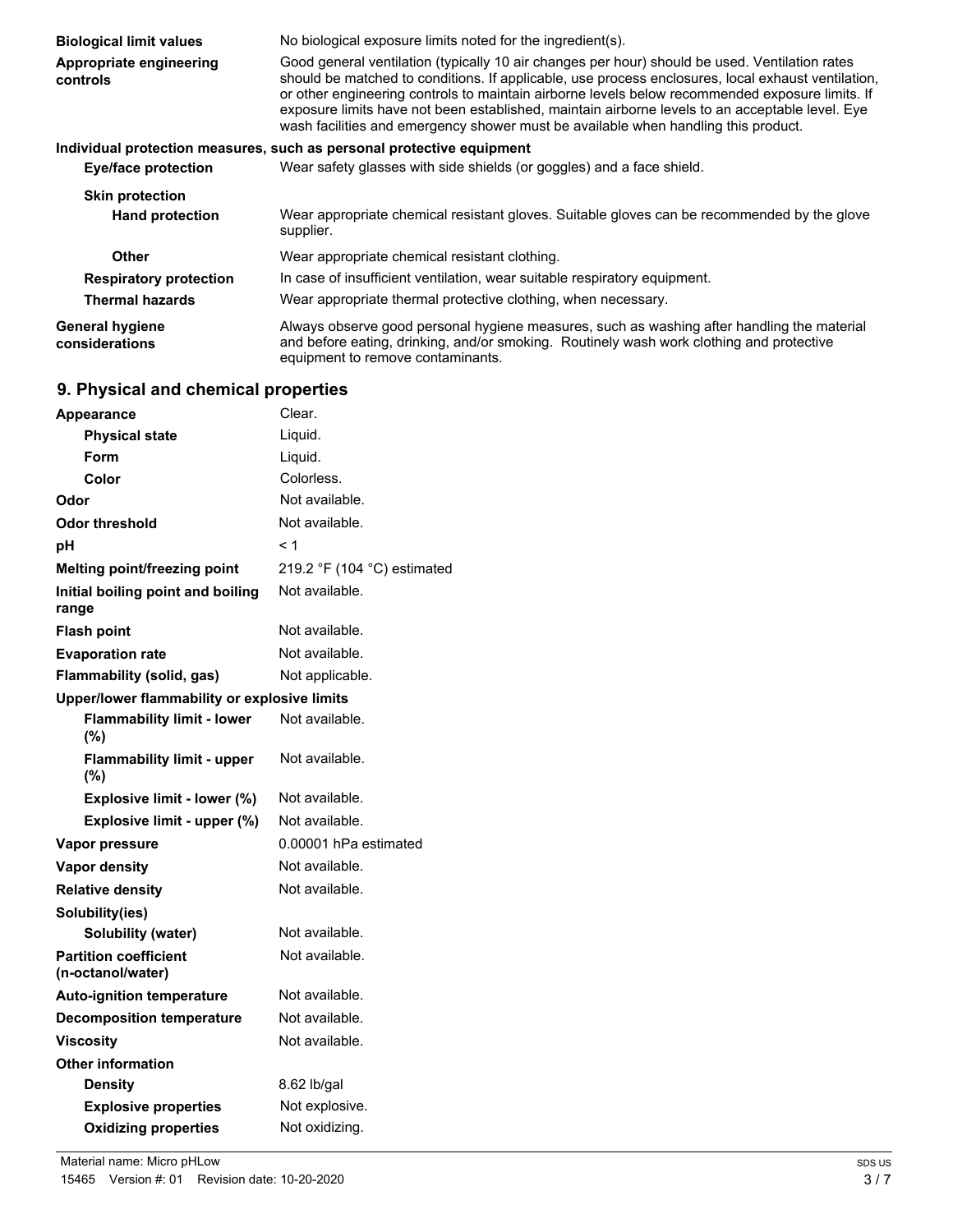| <b>Percent volatile</b> | 90 % estimated |
|-------------------------|----------------|
| <b>Specific gravity</b> | 1.03           |

# **10. Stability and reactivity**

| <b>Reactivity</b>                            | Reacts violently with strong alkaline substances. This product may react with reducing agents. |
|----------------------------------------------|------------------------------------------------------------------------------------------------|
| <b>Chemical stability</b>                    | Material is stable under normal conditions.                                                    |
| <b>Possibility of hazardous</b><br>reactions | Hazardous polymerization does not occur.                                                       |
| <b>Conditions to avoid</b>                   | Contact with incompatible materials. Do not mix with other chemicals.                          |
| Incompatible materials                       | Bases. Reducing agents.                                                                        |
| <b>Hazardous decomposition</b><br>products   | No hazardous decomposition products are known.                                                 |

# **11. Toxicological information**

| Information on likely routes of exposure                                           |                                                                                                                                                                                                                       |
|------------------------------------------------------------------------------------|-----------------------------------------------------------------------------------------------------------------------------------------------------------------------------------------------------------------------|
| <b>Inhalation</b>                                                                  | May cause irritation to the respiratory system.                                                                                                                                                                       |
| <b>Skin contact</b>                                                                | Causes severe skin burns.                                                                                                                                                                                             |
| Eye contact                                                                        | Causes serious eye damage.                                                                                                                                                                                            |
| Ingestion                                                                          | Causes digestive tract burns.                                                                                                                                                                                         |
| Symptoms related to the<br>physical, chemical and<br>toxicological characteristics | Burning pain and severe corrosive skin damage. Causes serious eve damage. Symptoms may<br>include stinging, tearing, redness, swelling, and blurred vision. Permanent eye damage including<br>blindness could result. |

**Information on toxicological effects**

## **Acute toxicity**

| <b>Components</b>                                     | <b>Species</b>                                                                                                      | <b>Test Results</b> |
|-------------------------------------------------------|---------------------------------------------------------------------------------------------------------------------|---------------------|
| OXALIC ACID DIHYDRATE (CAS 6153-56-6)                 |                                                                                                                     |                     |
| <b>Acute</b>                                          |                                                                                                                     |                     |
| Oral                                                  |                                                                                                                     |                     |
| LD50                                                  | Rat                                                                                                                 | 1080 mg/kg          |
|                                                       | * Estimates for product may be based on additional component data not shown.                                        |                     |
| <b>Skin corrosion/irritation</b>                      | Causes severe skin burns and eye damage.                                                                            |                     |
| Serious eye damage/eye<br>irritation                  | Causes serious eye damage.                                                                                          |                     |
| <b>Respiratory or skin sensitization</b>              |                                                                                                                     |                     |
| <b>Respiratory sensitization</b>                      | Not a respiratory sensitizer.                                                                                       |                     |
| <b>Skin sensitization</b>                             | This product is not expected to cause skin sensitization.                                                           |                     |
| Germ cell mutagenicity                                | No data available to indicate product or any components present at greater than 0.1% are<br>mutagenic or genotoxic. |                     |
| Carcinogenicity                                       | This product is not considered to be a carcinogen by IARC, ACGIH, NTP, or OSHA.                                     |                     |
|                                                       | IARC Monographs. Overall Evaluation of Carcinogenicity                                                              |                     |
| Not listed.                                           |                                                                                                                     |                     |
|                                                       | OSHA Specifically Regulated Substances (29 CFR 1910.1001-1050)                                                      |                     |
| Not regulated.                                        |                                                                                                                     |                     |
| Not listed.                                           | US. National Toxicology Program (NTP) Report on Carcinogens                                                         |                     |
| <b>Reproductive toxicity</b>                          | This product is not expected to cause reproductive or developmental effects.                                        |                     |
| Specific target organ toxicity -<br>single exposure   | Not classified.                                                                                                     |                     |
| Specific target organ toxicity -<br>repeated exposure | Not classified.                                                                                                     |                     |
| <b>Aspiration hazard</b>                              | Not an aspiration hazard.                                                                                           |                     |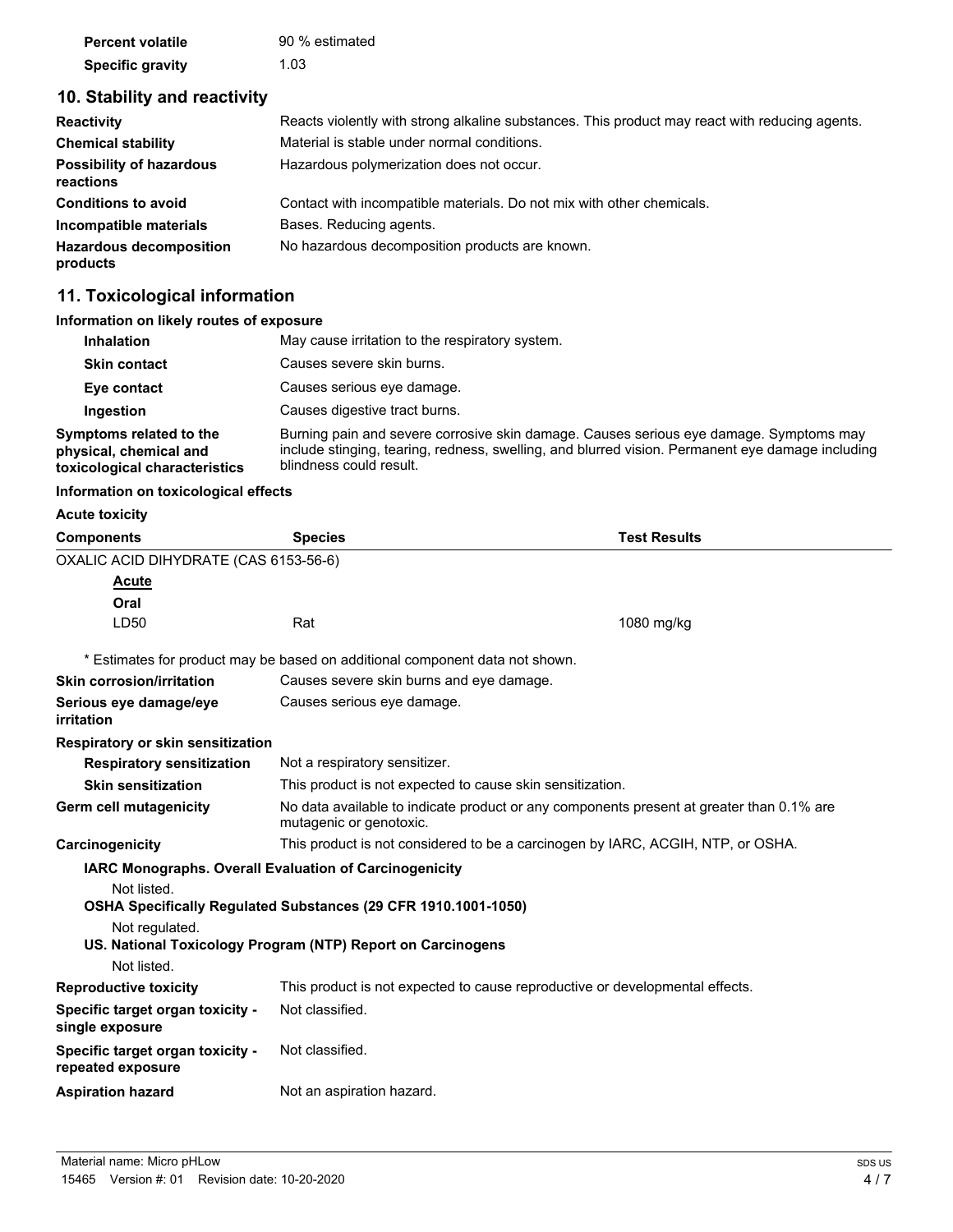## **12. Ecological information**

#### **Ecotoxicity**

Because of the low pH of this product, it would be expected to produce significant ecotoxicity upon exposure to aquatic organisms and aquatic systems.

| <b>Components</b>                     |      | <b>Species</b>                                 | <b>Test Results</b> |
|---------------------------------------|------|------------------------------------------------|---------------------|
| OXALIC ACID DIHYDRATE (CAS 6153-56-6) |      |                                                |                     |
| <b>Aquatic</b>                        |      |                                                |                     |
| Crustacea                             | EC50 | Water flea (Daphnia magna)                     | 137 mg/l, 48 hours  |
| Fish                                  | LC50 | Ide, silver or golden orfe (Leuciscus<br>idus) | 160 mg/l, 48 hours  |

\* Estimates for product may be based on additional component data not shown.

| Persistence and degradability    | No data is available on the degradability of this product.                                                                                                                                 |
|----------------------------------|--------------------------------------------------------------------------------------------------------------------------------------------------------------------------------------------|
| <b>Bioaccumulative potential</b> | No data available.                                                                                                                                                                         |
| <b>Mobility in soil</b>          | No data available.                                                                                                                                                                         |
| Other adverse effects            | No other adverse environmental effects (e.g. ozone depletion, photochemical ozone creation<br>potential, endocrine disruption, global warming potential) are expected from this component. |

#### **13. Disposal considerations**

| <b>Disposal instructions</b>             | Collect and reclaim or dispose in sealed containers at licensed waste disposal site. Do not allow<br>this material to drain into sewers/water supplies. Dispose of contents/container in accordance with<br>local/regional/national/international regulations. |
|------------------------------------------|----------------------------------------------------------------------------------------------------------------------------------------------------------------------------------------------------------------------------------------------------------------|
| Local disposal regulations               | Dispose in accordance with all applicable regulations.                                                                                                                                                                                                         |
| Hazardous waste code                     | The waste code should be assigned in discussion between the user, the producer and the waste<br>disposal company.                                                                                                                                              |
| Waste from residues / unused<br>products | Dispose of in accordance with local regulations. Empty containers or liners may retain some<br>product residues. This material and its container must be disposed of in a safe manner (see:<br>Disposal instructions).                                         |
| <b>Contaminated packaging</b>            | Since emptied containers may retain product residue, follow label warnings even after container is<br>emptied. Empty containers should be taken to an approved waste handling site for recycling or<br>disposal.                                               |

## **14. Transport information**

**DOT** 

| וטע  |                                   |                                                                                                      |
|------|-----------------------------------|------------------------------------------------------------------------------------------------------|
|      | UN number                         | <b>UN3265</b>                                                                                        |
|      | UN proper shipping name           | Corrosive liquid, acidic, organic, n.o.s. (OXALIC ACID DIHYDRATE)                                    |
|      | <b>Transport hazard class(es)</b> |                                                                                                      |
|      | <b>Class</b>                      | 8                                                                                                    |
|      | Subsidiary risk                   |                                                                                                      |
|      | Label(s)                          | 8                                                                                                    |
|      | Packing group                     | $\mathbf{III}$                                                                                       |
|      |                                   | Special precautions for user Read safety instructions, SDS and emergency procedures before handling. |
|      | <b>Special provisions</b>         | IB3, T7, TP1, TP28                                                                                   |
|      | <b>Packaging exceptions</b>       | 154                                                                                                  |
|      | Packaging non bulk                | 203                                                                                                  |
|      | Packaging bulk                    | 241                                                                                                  |
| IATA |                                   |                                                                                                      |
|      | <b>UN number</b>                  | <b>UN3265</b>                                                                                        |
|      | UN proper shipping name           | Corrosive liquid, acidic, organic, n.o.s. (OXALIC ACID DIHYDRATE)                                    |
|      | <b>Transport hazard class(es)</b> |                                                                                                      |
|      | <b>Class</b>                      | 8                                                                                                    |
|      | Subsidiary risk                   |                                                                                                      |
|      | Packing group                     | Ш                                                                                                    |
|      | <b>Environmental hazards</b>      | No.                                                                                                  |
|      | <b>ERG Code</b>                   | 81                                                                                                   |
|      |                                   | Special precautions for user Read safety instructions, SDS and emergency procedures before handling. |
|      | <b>Other information</b>          |                                                                                                      |
|      | Passenger and cargo<br>aircraft   | Allowed with restrictions.                                                                           |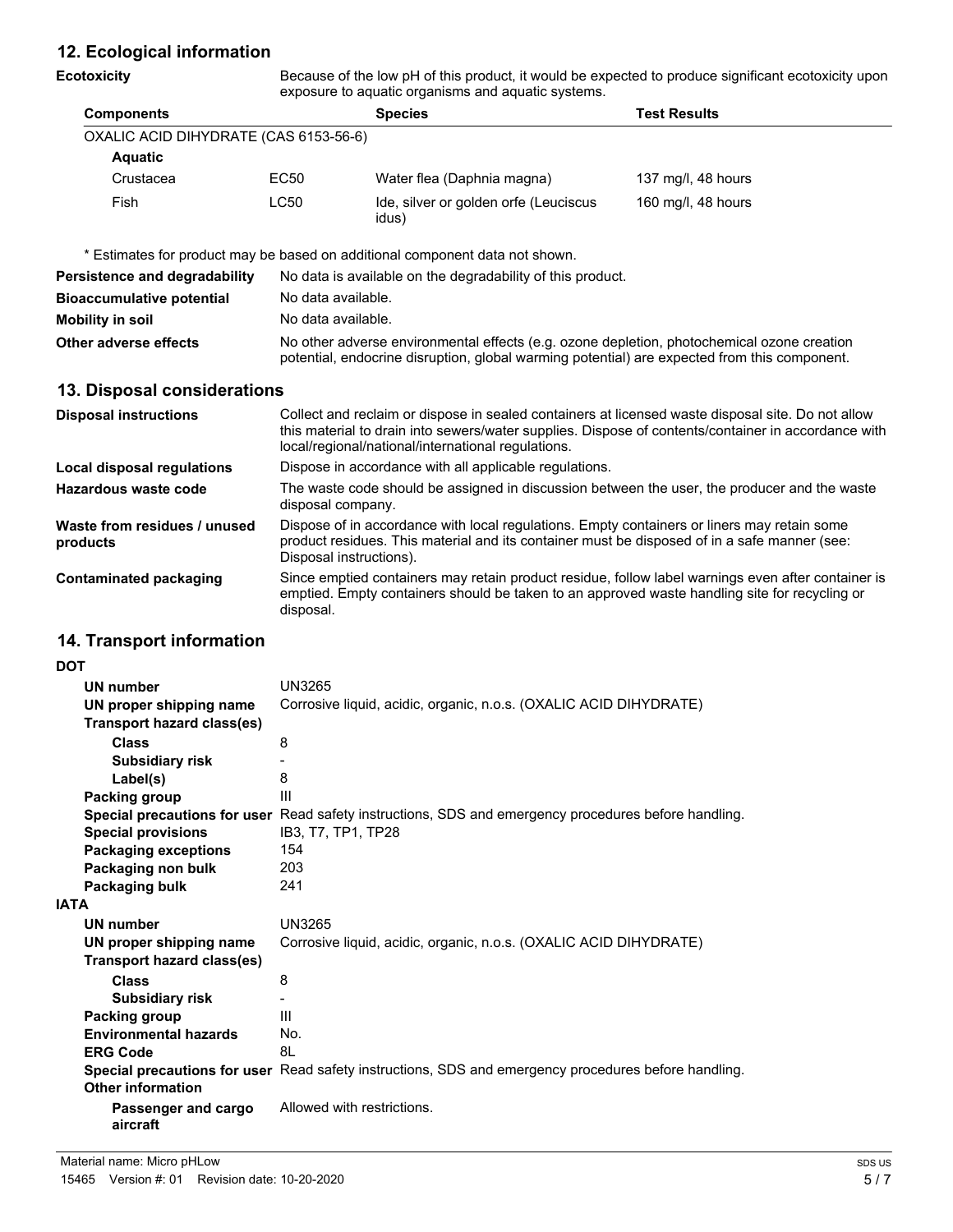| Cargo aircraft only            | Allowed with restrictions.                                              |
|--------------------------------|-------------------------------------------------------------------------|
| <b>IMDG</b>                    |                                                                         |
| UN number                      | UN3265                                                                  |
| UN proper shipping name        | CORROSIVE LIQUID, ACIDIC, ORGANIC, N.O.S. (OXALIC ACID DIHYDRATE)       |
| Transport hazard class(es)     |                                                                         |
| <b>Class</b>                   | 8                                                                       |
| <b>Subsidiary risk</b>         |                                                                         |
| Packing group                  | Ш                                                                       |
| <b>Environmental hazards</b>   |                                                                         |
| <b>Marine pollutant</b>        | No.                                                                     |
| EmS                            | $F-A. S-B$                                                              |
| Special precautions for user   | Read safety instructions, SDS and emergency procedures before handling. |
| Transport in bulk according to | Not established.                                                        |
| Annex II of MARPOL 73/78 and   |                                                                         |
| the <b>IBC</b> Code            |                                                                         |

# **DOT**



**IATA; IMDG**



# **15. Regulatory information**

**US federal regulations**

This product is a "Hazardous Chemical" as defined by the OSHA Hazard Communication Standard, 29 CFR 1910.1200.

## **TSCA Section 12(b) Export Notification (40 CFR 707, Subpt. D)**

Not regulated.

**CERCLA Hazardous Substance List (40 CFR 302.4)**

Not listed.

**SARA 304 Emergency release notification**

Not regulated.

**OSHA Specifically Regulated Substances (29 CFR 1910.1001-1050)**

Not regulated.

# **Superfund Amendments and Reauthorization Act of 1986 (SARA)**

Immediate Hazard - Yes Delayed Hazard - No Fire Hazard - No Pressure Hazard - No Reactivity Hazard - No **Hazard categories**

## **SARA 302 Extremely hazardous substance**

Not listed.

#### **SARA 311/312 Hazardous** No **chemical**